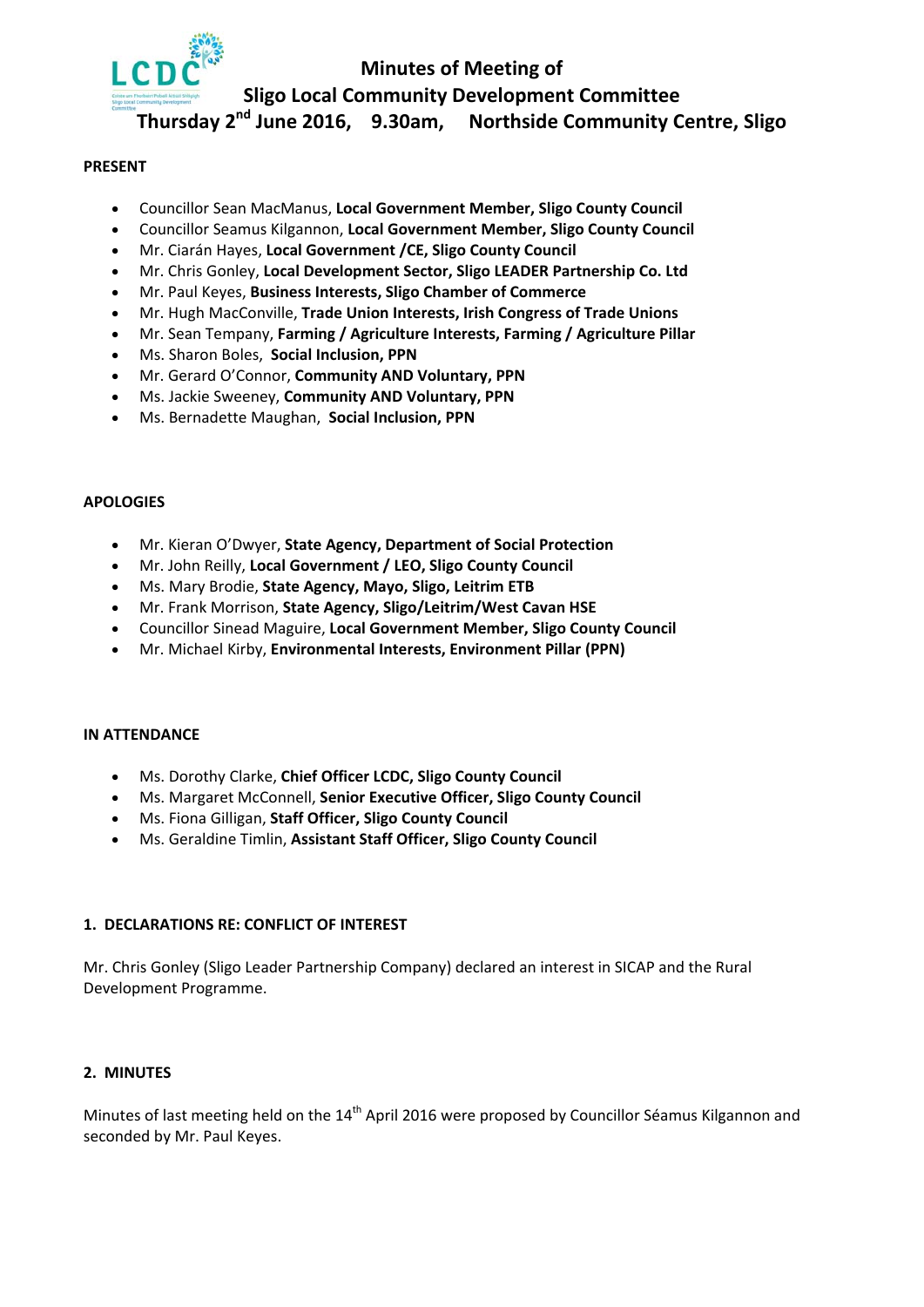

# **Minutes of Meeting of Sligo Local Community Development Committee**

## **Thursday 2nd June 2016, 9.30am, Northside Community Centre, Sligo**

#### **3. MATTERS ARISING**

There were no matters arising.

#### **4. SICAP:**

The following areas were considered in relation to the SICAP programme.

- a. Progress on follow up of actions/issues from 2015 End Year Reviews (including issues of under spend) and feedback on End of Year Narrative Report.
- b. 2016 Annual Plan and areas for consideration by Programme Implementer for 2017
- c. Progress on Mid Year Targets (2016)
- d. LCDC oversight of SICAP and engagement with PI

Mr. Chris Gonley briefed Members on progress on implementation of the SICAP to date. With regards targets for Mid‐year, Mr. Gonley advised that Sligo LEADER Partnership Co (SLPCo) had met with the SICAP Monitoring Committee and that while it was noted that reporting needs to be enhanced, progress overall has been good to date with Goal 3 around Employment being the strongest area.

Ms. Dorothy Clarke advised Members of a meeting on 21<sup>st</sup> April with Ms. Clodagh McDonnell (DECLG) and Mr. Donnacha McSorley (Pobal) in relation to the 2015 under‐spend of €30,583.

Community and Economic Development staff and SLPCo met on the 29<sup>th</sup> April and a process for review and reporting has now been put in place with a schedule of meetings for 2016 agreed with the SICAP Monitoring Committee at their meeting on the  $20<sup>th</sup>$  May.

Councillor Seán MacManus welcomed Ms. Pauline Perry, Liaison Officer for SICAP with Pobal to the meeting. Ms. Perry gave a brief overview on SICAP progress to date. It was noted that the targets for the Key Performance Indicators (KPIs) were exceeded in 2015 and while the under‐spend was an issue, the reporting & review process now in place for monitoring expenditure and progress has been accepted by DECLG and Pobal. Targets set for 2016 are realistic given targets achieved in 2015. Ms. Perry advised that there are some issues with data on IRIS; however Pobal will highlight these issues in their parallel review. Nationally figures for Travellers & Roma community engaged in SICAP are still very low. Ms. Perry advised that targets, indicators and budgets may be the same for 2017 so planning could start earlier in order to identify priorities and focus for 2017.

It was noted that payment in respect of Quarter 3 is not to issue to the Programme Implementer until the Mid‐year review has been approved by the LCDC.

Councillor MacManus thanked Ms. Perry for input and acknowledged Pobal's support to SICAP to date.

#### **5. LOCAL ECONOMIC AND COMMUNITY PLAN**

• **Presentation by Ms. Sharon Boles on the work of Sligo County Childcare Committee in delivering National Policy context locally, and the CCC's role as lead agency for actions in the LECP**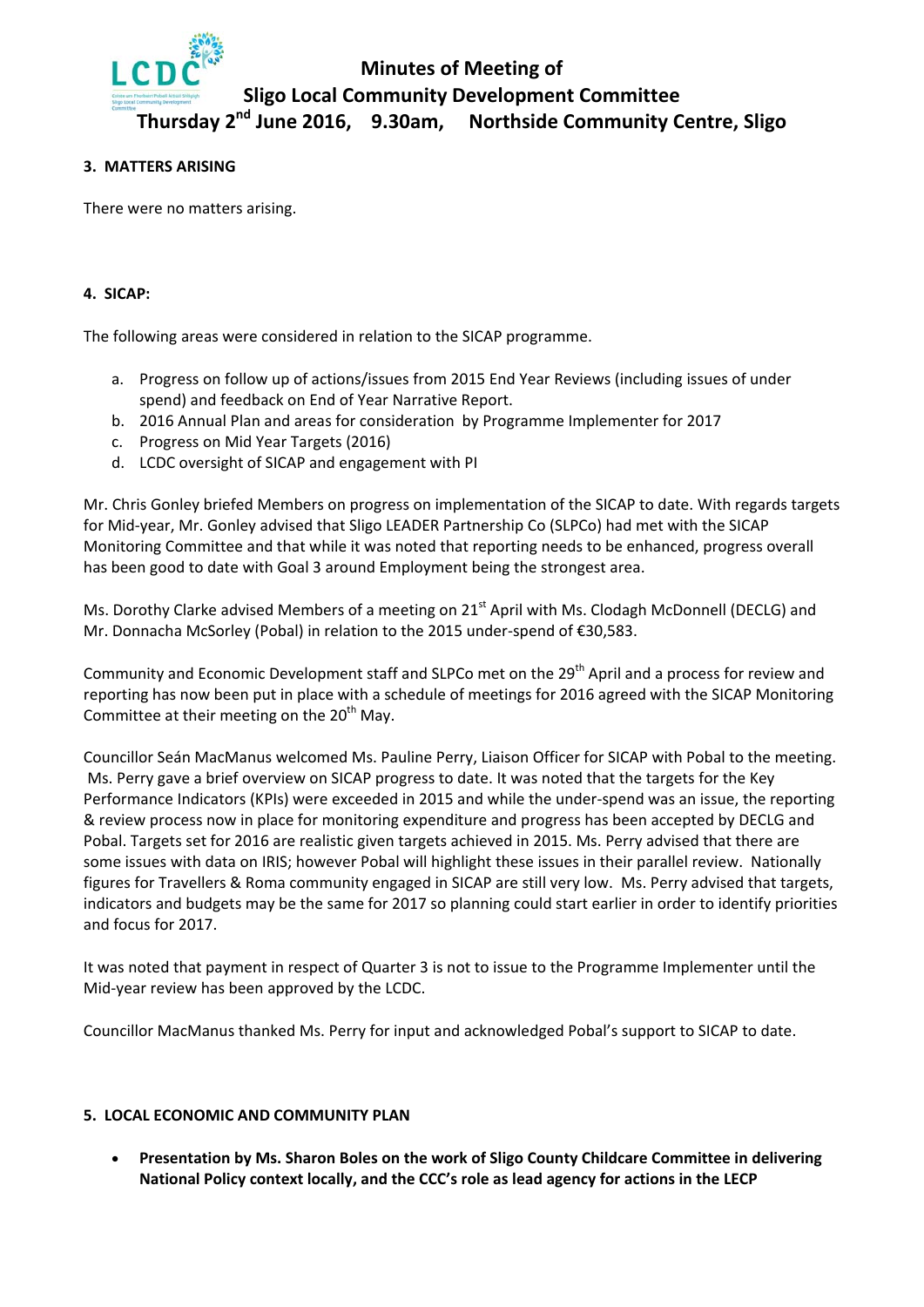

## **Minutes of Meeting of Sligo Local Community Development Committee Thursday 2nd June 2016, 9.30am, Northside Community Centre, Sligo**

Update report circulated to members.

Ms. Dorothy Clarke advised Members that a number of meetings had taken place with agencies not represented on the LCDC. Meetings with other agencies to be scheduled over the coming months.

It was agreed that the LECP Advisory Steering Group would hold a meeting in advance of the next LCDC meeting on the  $28<sup>th</sup>$  July.

Ms. Sharon Boles gave a presentation on the work of Sligo County Childcare Committee in delivering National Policy context locally, & the Committee's role as lead agency for actions in the LECP.

#### **6. RURAL DEVELOPMENT PROGRAMME**

Update report circulated to members. Ms. Dorothy Clarke advised that the DECLG has given the 1<sup>st</sup> July as indicative commencement date for the Programme.

Mr. Chris Gonley advised that Sligo is in the first 12 LAGs to be approved. Concern was expressed at the fact that the Operating Rules have still not been finalised.

It was noted that the restructuring of government departments has implications on the LEADER programme and others.

With regards membership of the Independent Evaluation Committee (IEC), it was clarified that an LCDC member cannot be a member, however a member of the organisations represented on the LCDC can sit on the IEC.

#### **7. PUBLIC PARTICIPATION NETWORK**

Report circulated to members.

Members congratulated Ms. Geraldine Timlin, Sligo PPN Team who has been asked to sit on the National PPN Monitoring and Advisory Group.

#### **8. PEACE IV PROGRAMME**

Report circulated to Members. The deadline for submitting Stage 1 of the process is the 21st June 2016.

Mr. Paul Keyes proposed that the LCDC authorise the Peace IV Sub-committee to sign off on the Stage 1 submission on behalf of the LCDC. This was seconded by Mr. Seán Tempany, and agreed by all.

To facilitate an input at this level from the County Council it was recommended that the sub Committee would have as an elected member as part of its membership.